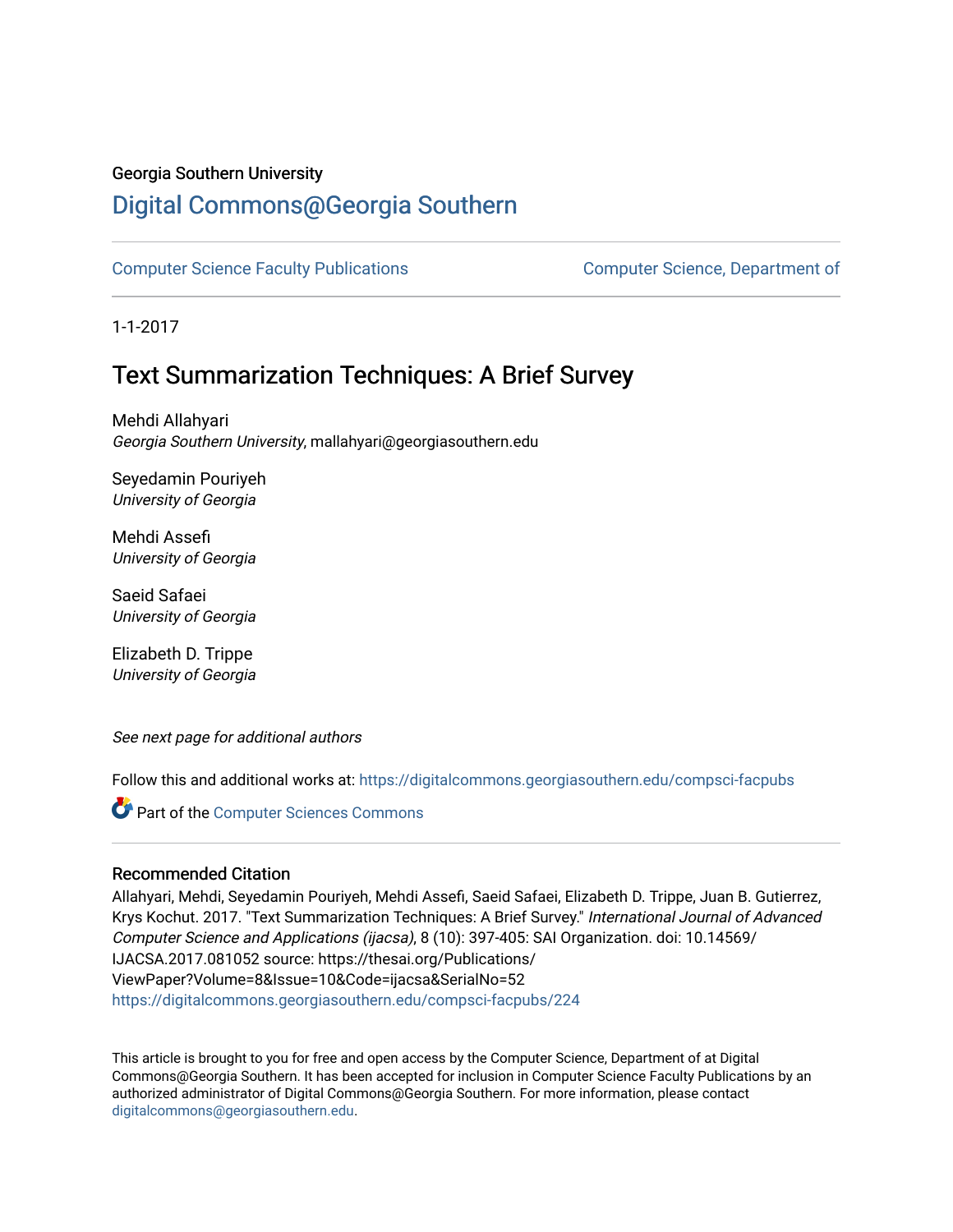#### Authors

Mehdi Allahyari, Seyedamin Pouriyeh, Mehdi Assefi, Saeid Safaei, Elizabeth D. Trippe, Juan B. Gutierrez, and Krys Kochut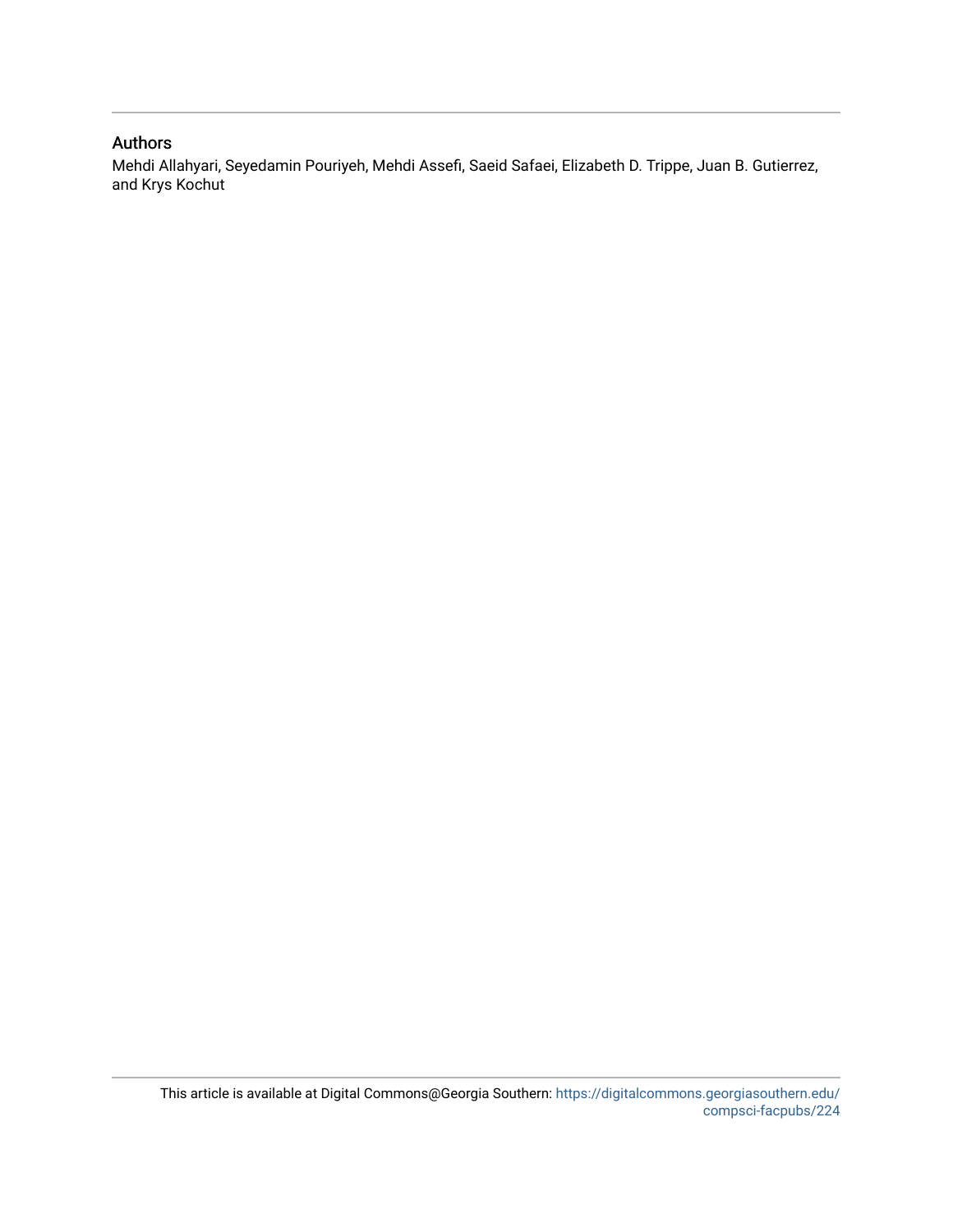# Text Summarization Techniques: A Brief Survey

Mehdi Allahyari\*, Seyedamin Pouriyeh<sup>†</sup>, Mehdi Assefi<sup>†</sup>, Saeid Safaei<sup>†</sup>, Elizabeth D. Trippe<sup>‡</sup>, Juan B. Gutierrez‡ , Krys Kochut†

<sup>∗</sup>Department of Computer Science, Georgia Sothern University, Statesboro, USA

†Department of Computer Science, University of Georgia, Athens, USA

‡Department of Mathematics Institute of Bioinformatics University of Georgia Athens, USA

*Abstract*—In recent years, there has been a explosion in the amount of text data from a variety of sources. This volume of text is an invaluable source of information and knowledge which needs to be effectively summarized to be useful. Text summarization is the task of shortening a text document into a condensed version keeping all the important information and content of the original document. In this review, the main approaches to automatic text summarization are described. We review the different processes for summarization and describe the effectiveness and shortcomings of the different methods.

*Keywords*—*Text summarization; extractive summary; abstractive summary knowledge bases; topic models*

#### I. INTRODUCTION

With the dramatic growth of the Internet, people are overwhelmed by the tremendous amount of online information and documents. This expanding availability of documents has demanded exhaustive research in the area of automatic text summarization. According to Radef et al. [1] a *summary* is defined as "a text that is produced from one or more texts, that conveys important information in the original text(s), and that is no longer than half of the original text(s) and usually, significantly less than that".

*Automatic text summarization* is the task of producing a concise and fluent summary while preserving key information content and overall meaning. In recent years, numerous approaches have been developed for automatic text summarization and applied widely in various domains. For example, search engines generate snippets as the previews of the documents [2]. Other examples include news websites which produce condensed descriptions of news topics usually as headlines to facilitate browsing or knowledge extractive approaches in different domains [3]–[6].

Automatic text summarization is very challenging, because when we as humans summarize a piece of text, we usually read it entirely to develop our understanding, and then write a summary highlighting its main points. Since computers lack human knowledge and language capability, it makes automatic text summarization a very difficult and non-trivial task.

Automatic text summarization gained attraction as early as the 1950s. An important research of these days was [7] for summarizing scientific documents. Luhn et al. [7] introduced a method to extract salient sentences from the text using features such as *word* and *phrase frequency*. They proposed to weight the sentences of a document as a function of high frequency words, ignoring very high frequency common words. Edmundson et al. [8] described a paradigm based on *key phrases* which in addition to standard frequency depending weights, used the following three methods to determine the sentence weight:

- 1) *Cue Method*: The relevance of a sentence is calculated based on the presence or absence of certain cue words in the cue dictionary.
- 2) *Title Method*: The weight of a sentence is computed as the sum of all the content words appearing in the title and headings of a text.
- 3) *Location Method*: This method assumes that sentences appearing in the beginning of document as well as the beginning of individual paragraphs have a higher probability of being relevant.

Since then, many works have been published to address the problem of automatic text summarization (see [9], [10] for more information about more advanced techniques until 2000s).

In general, there are two different approaches for automatic summarization: *extraction* and *abstraction*. *Extractive summarization* methods work by identifying important sections of the text and generating them verbatim; thus, they depend only on extraction of sentences from the original text. In contrast, *abstractive summarization* methods aim at producing important material in a new way. In other words, they interpret and examine the text using advanced natural language techniques in order to generate a new shorter text that conveys the most critical information from the original text. Even though summaries created by humans are usually not extractive, most of the summarization research today has focused on extractive summarization. Purely extractive summaries often times give better results compared to automatic abstractive summaries [10]. This is because of the fact that abstractive summarization methods cope with problems such as semantic representation, inference and natural language generation which are relatively harder than data-driven approaches, such as sentence extraction. As a matter of fact, there is no completely abstractive summarization system today. Existing abstractive summarizers often rely on an extractive preprocessing component to produce the abstract of the text [11], [12].

Consequently, in this paper we focus on extractive summarization methods and provide an overview of some of the most dominant approaches in this category. There are a number of papers that provide extensive overviews of text summarization techniques and systems [13]–[16].

The rest of the paper is organized as follows: Section II describes the extractive summarization approaches. Topic representation methods are explained in Section III. Section IV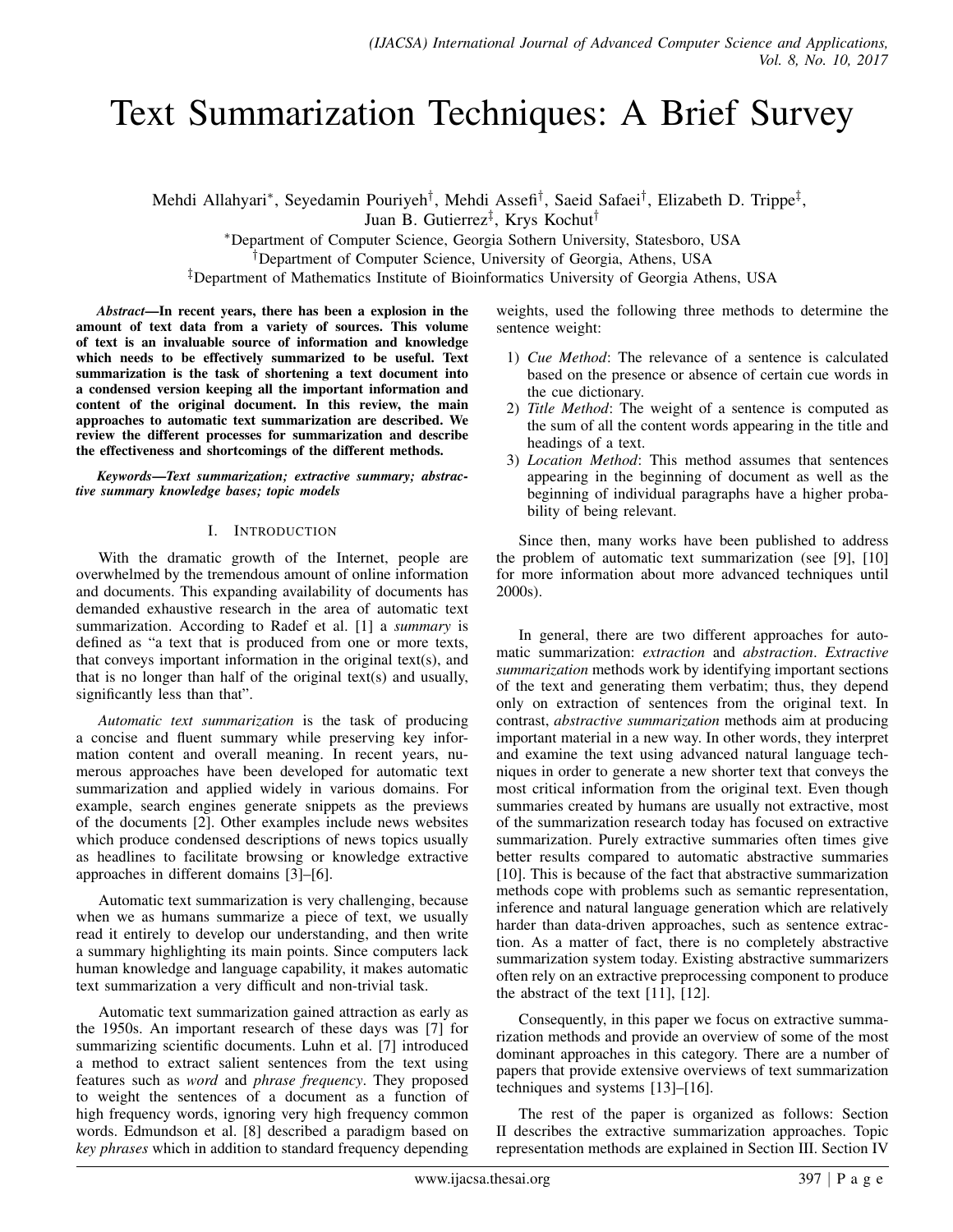details knowledge bases and automatic summarization. Section V explains the impact of context in the summarization task. Indicator representation approaches are described in Section VI. Finally, Section VII outlines the evaluation methods for summarization.

#### II. EXTRACTIVE SUMMARIZATION

As mentioned before, extractive summarization techniques produce summaries by choosing a subset of the sentences in the original text. These summaries contain the most important sentences of the input. Input can be a single document or multiple documents.

In order to better understand how summarization systems work, we describe three fairly independent tasks which all summarizers perform [15]: *1*) Construct an intermediate representation of the input text which expresses the main aspects of the text. *2*) Score the sentences based on the representation. *3*) Select a summary comprising of a number of sentences.

#### *A. Intermediate Representation*

Every summarization system creates some intermediate representation of the text it intends to summarize and finds salient content based on this representation. There are two types of approaches based on the representation: *topic representation* and *indicator representation*. *Topic representation* approaches transform the text into an intermediate representation and interpret the topic(s) discussed in the text.

Topic representation-based summarization techniques differ in terms of their complexity and representation model, and are divided into frequency-driven approaches, topic word approaches, latent semantic analysis and Bayesian topic models [15]. We elaborate topic representation approaches in the following sections. *Indicator representation* approaches describe every sentence as a list of features (indicators) of importance such as sentence length, position in the document, having certain phrases, etc.

#### *B. Sentence Score*

When the intermediate representation is generated, we assign an *importance score* to each sentence. In topic representation approaches, the score of a sentence represents how well the sentence explains some of the most important topics of the text. In most of the indicator representation methods, the score is computed by aggregating the evidence from different indicators. Machine learning techniques are often used to find indicator weights.

#### *C. Summary Sentences Selection*

Eventually, the summarizer system selects the top  $k$  most important sentences to produce a summary. Some approaches use greedy algorithms to select the important sentences and some approaches may convert the selection of sentences into an optimization problem where a collection of sentences is chosen, considering the constraint that it should maximize overall importance and coherency and minimize the redundancy. There are other factors that should be taken into consideration while selecting the important sentences. For example, context in which the summary is created may be helpful in deciding the importance. Type of the document (e.g. news article, email, scientific paper) is another factor which may impact selecting the sentences.

#### III. TOPIC REPRESENTATION APPROACHES

In this section we describe some of the most widely used topic representation approaches.

#### *A. Topic Words*

The topic words technique is one of the common topic representation approaches which aims to identify words that describe the topic of the input document. [7] was one the earliest works that leveraged this method by using frequency thresholds to locate the descriptive words in the document and represent the topic of the document. A more advanced version of Luhn's idea was presented in [17] in which they used log-likelihood ratio test to identify explanatory words which in summarization literature are called the "topic signature". Utilizing topic signature words as topic representation was very effective and increased the accuracy of multi-document summarization in the news domain [18]. For more information about log-likelihood ratio test, see [15].

There are two ways to compute the importance of a sentence: as a function of the number of topic signatures it contains, or as the proportion of the topic signatures in the sentence. Both sentence scoring functions relate to the same topic representation, however, they might assign different scores to sentences. The first method may assign higher scores to longer sentences, because they have more words. The second approach measures the density of the topic words.

#### *B. Frequency-driven Approaches*

When assigning weights of words in topic representations, we can think of binary (0 or 1) or real-value (continuous) weights and decide which words are more correlated to the topic. The two most common techniques in this category are: *word probability* and *TFIDF* (Term Frequency Inverse Document Frequency).

*1) Word Probability:* The simplest method to use frequency of words as indicators of importance is *word probability*. The probability of a word  $w$  is determined as the number of occurrences of the word,  $f(w)$ , divided by the number of all words in the input (which can be a single document or multiple documents):

$$
P(w) = \frac{f(w)}{N} \tag{1}
$$

Vanderwende et al. [19] proposed the SumBasic system which uses only the word probability approach to determine sentence importance. For each sentence,  $S_j$ , in the input, it assigns a weight equal to the average probability of the words in the sentence:

$$
g(S_j) = \frac{\sum_{w_i \in S_j} P(w_i)}{|\{w_i | w_i \in S_j\}|}
$$
(2)

where,  $g(S_j)$  is the weight of sentence  $S_j$ .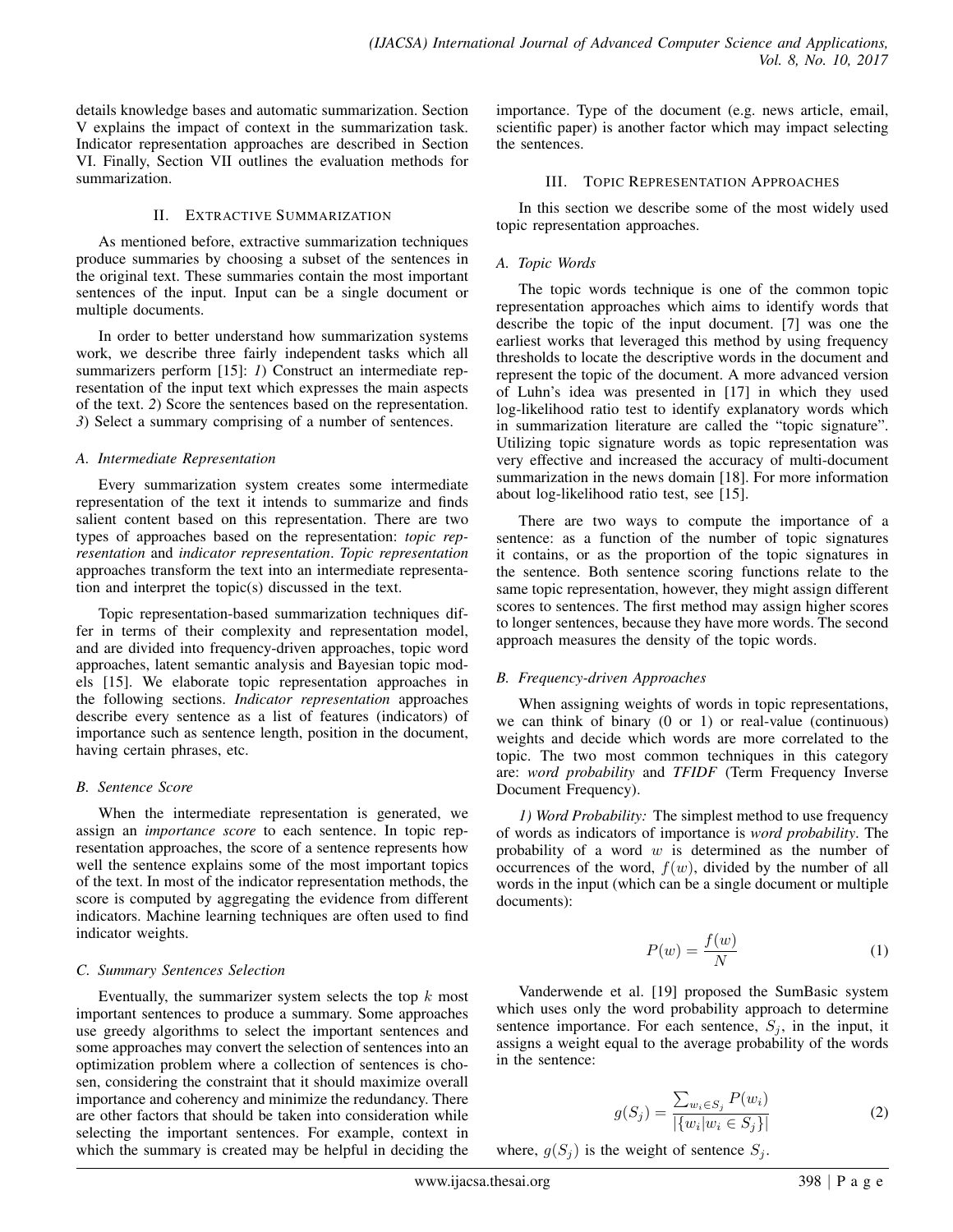In the next step, it picks the best scoring sentence that contains the highest probability word. This step ensures that the highest probability word, which represents the topic of the document at that point, is included in the summary. Then for each word in the chosen sentence, the weight is updated:

$$
p_{new}(w_i) = p_{old}(w_i)p_{old}(w_i)
$$
\n(3)

This word weight update indicates that the probability of a word appearing in the summary is lower than a word occurring once. The aforementioned selection steps will repeat until the desired length summary is reached. The sentence selection approach used by SumBasic is based on the greedy strategy. Yih et al. [20] used an optimization approach (as sentence selection strategy) to maximize the occurrence of the important words globally over the entire summary. [21] is another example of using an optimization approach.

*2) TFIDF:* Since word probability techniques depend on a stop word list in order to not consider them in the summary and because deciding which words to put in the stop list is not very straight forward, there is a need for more advanced techniques. One of the more advanced and very typical methods to give weight to words is TFIDF (Term Frequency Inverse Document Frequency). This weighting technique assesses the importance of words and identifies very common words (that should be omitted from consideration) in the document(s) by giving low weights to words appearing in most documents. The weight of each word  $w$  in document  $d$  is computed as follows:

$$
q(w) = f_d(w) * log \frac{|D|}{f_D(w)}
$$
\n(4)

where  $f_d(w)$  is term frequency of word w in the document  $d, f_D(w)$  is the number of documents that contain word w and  $|D|$  is the number of documents in the collection D. For more information about TFIDF and other term weighting schemes, see [22]. TFIDF weights are easy and fast to compute and also are good measures for determining the importance of sentences, therefore many existing summarizers [10], [21], [23] have utilized this technique (or some form of it).

*Centroid-based summarization*, another set of techniques which has become a common baseline, is based on TFIDF topic representation. This kind of method ranks sentences by computing their salience using a set of features. A complete overview of the centroid-based approach is available in [24] but we outline briefly the basic idea.

The first step is topic detection and documents that describe the same topic clustered together. To achieve this goal, TFIDF vector representations of the documents are created and those words whose TFIDF scores are below a threshold are removed. Then, a clustering algorithm is run over the TFIDF vectors, consecutively adding documents to clusters and recomputing the centroids according to:

$$
c_j = \frac{\sum_{d \in C_j} d}{|C_j|} \tag{5}
$$

where  $c_j$  is the centroid of the jth cluster and  $C_j$  is the set of documents that belong to that cluster. *Centroids* can be considered as pseudo-documents that consist of those words whose TFIDF scores are higher than the threshold and form the cluster.

The second step is using centroids to identify sentences in each cluster that are central to topic of the entire cluster. To accomplish this goal, two metrics are defined [25]: *clusterbased relative utility* (CBRU) and *cross-sentence informational subsumption* (CSIS). CBRU decides how relevant a particular sentence is to the general topic of the entire cluster and CSIS measure redundancy among sentences. In order to approximate two metrics, three features (i.e. central value, positional value and first-sentence overlap) are used. Next, the final score of each sentence is computed and the selection of sentences is determined. For another related work, see [26].

#### *C. Latent Semantic Analysis*

Latent semantic analysis (LSA) which is introduced by [27], is an unsupervised method for extracting a representation of text semantics based on observed words. Gong and Liu [28] initially proposed a method using LSA to select highly ranked sentences for single and multi-document summarization in the news domain. The LSA method first builds a term-sentence matrix  $(n \text{ by } m \text{ matrix})$ , where each row corresponds to a word from the input  $(n \text{ words})$  and each column corresponds to a sentence (*m* sentences). Each entry  $a_{ij}$  of the matrix is the weight of the word  $i$  in sentence  $j$ . The weights of the words are computed by TFIDF technique and if a sentence does not have a word the weight of that word in the sentence is zero. Then singular value decomposition (SVD) is used on the matrix and transforms the matrix  $A$  into three matrices:  $A = U\Sigma V^T.$ 

Matrix  $U$  ( $n \times m$ ) represents a term-topic matrix having weights of words. Matrix  $\Sigma$  is a diagonal matrix  $(m \times m)$  where each row *i* corresponds to the weight of a topic *i*. Matrix  $V<sup>T</sup>$ is the topic-sentence matrix. The matrix  $D = \Sigma V^T$  describes how much a sentence represent a topic, thus,  $d_{ij}$  shows the weight of the topic  $i$  in sentence  $j$ .

Gong and Liu's method was to choose one sentence per each topic, therefore, based on the length of summary in terms of sentences, they retained the number of topics. This strategy has a drawback due to the fact that a topic may need more than one sentence to convey its information. Consequently, alternative solutions were proposed to improve the performance of LSA-based techniques for summarization. One enhancement was to leverage the weight of each topic to decide the relative size of the summary that should cover the topic, which gives the flexibility of having a variable number of sentences. Another advancement is described in [29]. Steinberger et al. [29] introduced a LSA-based method which achieves a significantly better performance than the original work. They realized that the sentences that discuss some of important topics are good candidates for summaries, thus, in order to locate those sentences they defined the weight of the sentence as follows:

Let  $g$  be the "weight" function, then

$$
g(s_i) = \sqrt{\sum_{j=1}^{m} d_{ij}^2}
$$
 (6)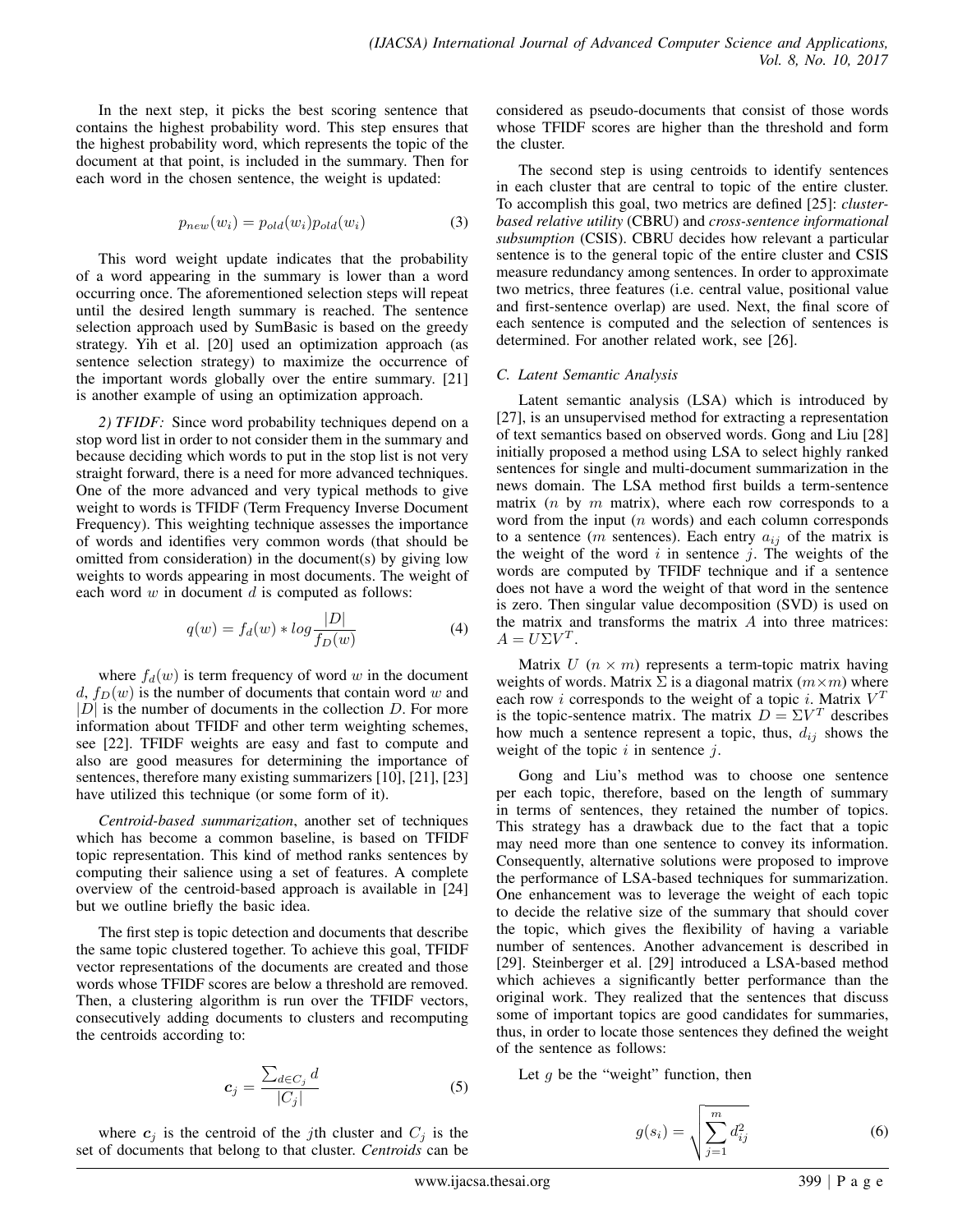For other variations of LSA technique, see [30], [31].

#### *D. Bayesian Topic Models*

Many of the existing multi-document summarization methods have two limitations [32]: *1*) They consider the sentences as independent of each other, so topics embedded in the documents are disregarded. *2*) Sentence scores computed by most existing approaches typically do not have very clear probabilistic interpretations, and many of the sentence scores are calculated using heuristics.

Bayesian topic models are probabilistic models that uncover and represent the topics of documents. They are quite powerful and appealing, because they represent the information (i.e. topics) that are lost in other approaches. Their advantage in describing and representing topics in detail enables the development of summarizer systems which can determine the similarities and differences between documents to be used in summarization [33].

Apart from enhancement of topic and document representation, topic models often utilize a distinct measure for scoring the sentence called Kullbak-Liebler (KL). The KL is a measure of difference (divergence) between two probability distributions  $P$  and  $Q$  [34]. In summarization where we have probability of words, the KL divergence of Q from P over the words  $w$  is defined as:

$$
D_{KL}(P||Q) = \sum_{w} P(w) \log \frac{P(w)}{Q(w)}\tag{7}
$$

where  $P(w)$  and  $Q(w)$  are probabilities of w in P and Q.

KL divergence is an interesting method for scoring sentences in the summarization, because it shows the fact that good summaries are intuitively similar to the input documents. It describes how the importance of words alters in the summary in comparison with the input, i.e. the KL divergence of a good summary and the input will be low.

Probabilistic topic models have gained dramatic attention in recent years in various domains [35]–[43]. *Latent Dirichlet allocation* (LDA) model is the state of the art unsupervised technique for extracting thematic information (topics) of a collection of documents. A complete review for LDA can be found in [44], [45], but the main idea is that documents are represented as a random mixture of latent topics, where each topic is a probability distribution over words.

LDA has been extensively used for multi-document summarization recently. For example, Daume et al. [46] proposed BAYESUM, a Bayesian summarization model for queryfocused summarization. Wang et al. [32] introduced a Bayesian sentence-based topic model for summarization which used both term-document and term-sentence associations. Their system achieved significance performance and outperformed many other summarization methods. Celikyilmaz et al. [47] describe multi-document summarization as a prediction problem based on a two-phase hybrid model. First, they propose a hierarchical topic model to discover the topic structures of all sentences. Then, they compute the similarities of candidate sentences with human-provided summaries using a novel treebased sentence scoring function. In the second step they make use of these scores and train a regression model according the lexical and structural characteristics of the sentences, and employ the model to score sentences of new documents (unseen documents) to form a summary.

#### IV. KNOWLEDGE BASES AND AUTOMATIC **SUMMARIZATION**

The goal of automatic text summarization is to create summaries that are similar to human-created summaries. However, in many cases, the soundness and readability of created summaries are not satisfactory, because the summaries do not cover all the semantically relevant aspects of data in an effective way. This is because many of the existing text summarization techniques do not consider the semantics of words. A step towards building more accurate summarization systems is to combine summarization techniques with knowledge bases (semantic-based or ontology-based summarizers).

The advent of human-generated knowledge bases and various ontologies in many different domains (e.g. Wikipedia, YAGO, DBpedia, etc.) has opened further possibilities in text summarization , and reached increasing attention recently. For example, Henning et al. [48] present an approach to sentence extraction that maps sentences to concepts of an ontology. By considering the ontology features, they can improve the semantic representation of sentences which is beneficial in selection of sentences for summaries. They experimentally showed that ontology-based extraction of sentences outperforms baseline summarizers. Chen et al. [49] introduce a user query-based text summarizer that uses the UMLS medical ontology to make a summary for medical text. Baralis et al. [50] propose a Yago-based summarizer that leverages YAGO ontology [51] to identify key concepts in the documents. The concepts are evaluated and then used to select the most representative document sentences. Sankarasubramaniam et al. [52] introduce an approach that employs Wikipedia in conjunction with a graph-based ranking technique. First, they create a bipartite sentence-concept graph, and then use an iterative ranking algorithm for selecting summary sentences.

#### V. IMPACT OF CONTEXT IN SUMMARIZATION

Summarization systems often have additional evidence they can utilize in order to specify the most important topics of document(s). For example when summarizing blogs, there are discussions or comments coming after the blog post that are good sources of information to determine which parts of the blog are critical and interesting. In scientific paper summarization, there is a considerable amount of information such as cited papers and conference information which can be leveraged to identify important sentences in the original paper. In the following, we describe some the contexts in more details.

#### *A. Web Summarization*

Web pages contains lots of elements which cannot be summarized such as pictures. The textual information they have is often scarce, which makes applying text summarization techniques limited. Nonetheless, we can consider the context of a web page, i.e. pieces of information extracted from content of all the pages linking to it, as additional material to improve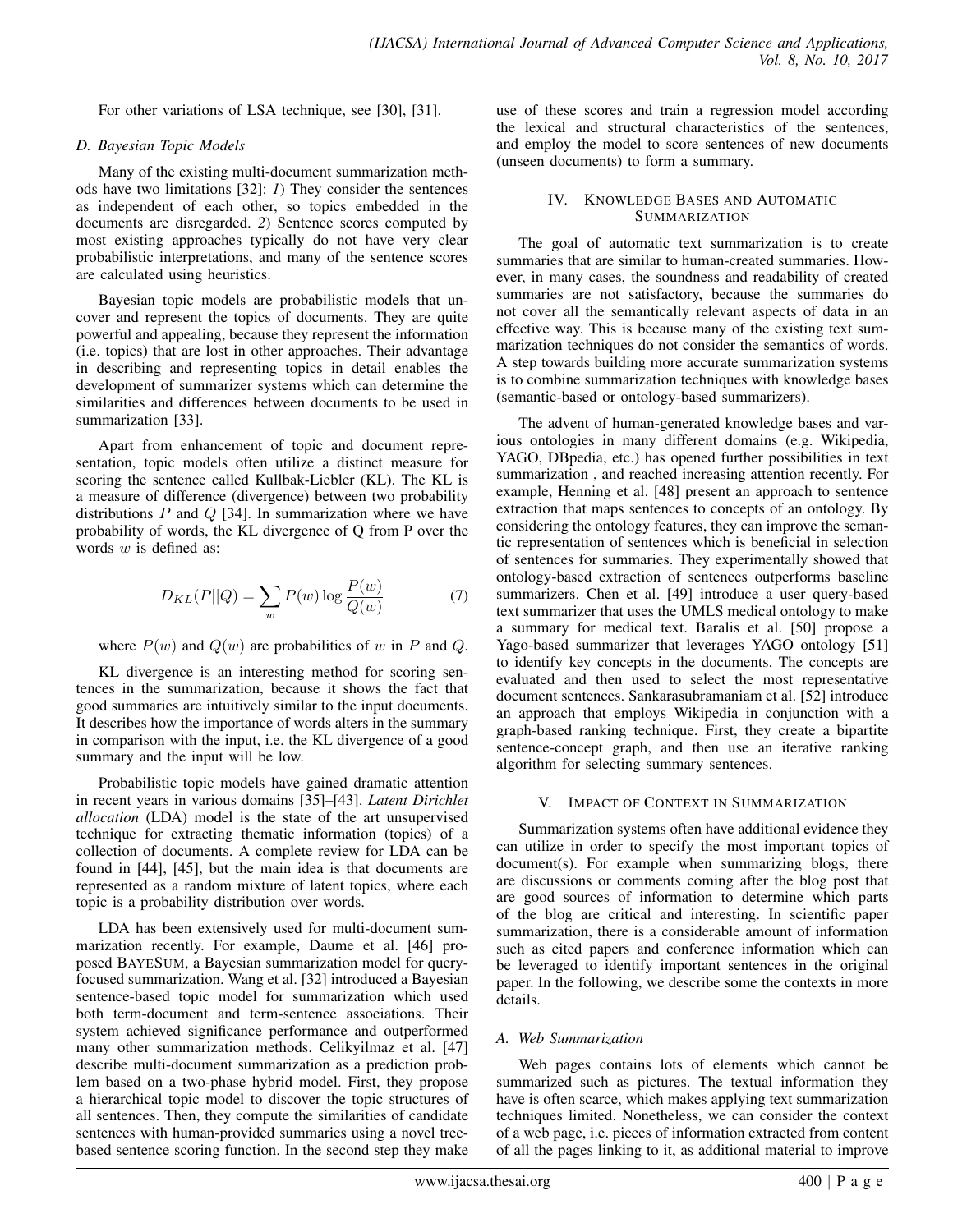summarization. The earliest research in this regard is [53] where they query web search engines and fetch the pages having links to the specified web page. Then they analyze the candidate pages and select the best sentences containing links to the web page heuristically. Delort et al. [54] extended and improved this approach by using an algorithm trying to select a sentence about the same topic that covers as many aspects of the web page as possible.

For blog summarization, [55] proposed a method that first derives representative words from comments and then selects important sentences from the blog post containing representative words. For more related works, see [56]–[58].

#### *B. Scientific Articles Summarization*

A useful source of information when summarizing a scientific paper (i.e. citation-based summarization) is to find other papers that cite the target paper and extract the sentences in which the references take place in order to identify the important aspects of the target paper. Mei et al. [59] propose a language model that gives a probability to each word in the citation context sentences. They then score the importance of sentences in the original paper using the KL divergence method (i.e. finding the similarity between a sentence and the language model). For more information, see [60], [61].

#### *C. Email Summarization*

Email has some distinct characteristics that indicates the aspects of both spoken conversation and written text. For example, summarization techniques must consider the interactive nature of the dialog as in spoken conversations. Nenkova et al. [62] presented early research in this regard, by proposing a method to generate a summary for the first two levels of the thread discussion. A thread consists of one or more conversations between two or more participants over time. They select a message from the root message and from each response to the root, considering the overlap with root context. Rambow et al. [63] used a machine learning technique and included features related to the thread as well as features of the email structure such as position of the sentence in the tread, number of recipients, etc. Newman et al. [64] describe a system to summarize a full mailbox rather than a single thread by clustering messages into topical groups and then extracting summaries for each cluster.

#### VI. INDICATOR REPRESENTATION APPROACHES

Indicator representation approaches aim to model the representation of the text based on a set of features and use them to directly rank the sentences rather than representing the topics of the input text. Graph-based methods and machine learning techniques are often employed to determine the important sentences to be included in the summary.

#### *A. Graph Methods for Summarization*

Graph methods, which are influenced by PageRank algorithm [65], represent the documents as a connected graph. Sentences form the vertices of the graph and edges between the sentences indicate how similar the two sentences are. A common technique employed to connect two vertices is to measure the similarity of two sentences and if it is greater then a threshold they are connected. The most often used method for similarity measure is cosine similarity with TFIDF weights for words.

This graph representation results in two outcomes. First, the partitions (sub-graphs) included in the graph, create discrete topics covered in the documents. The second outcome is the identification of the important sentences in the document. Sentences that are connected to many other sentences in the partition are possibly the center of the graph and more likely to be included in the summary.

Graph-based methods can be used for single as well as multi-document summarization [10]. Since they do not need language-specific linguistic processing other than sentence and word boundary detection, they can also be applied to various languages [66]. Nonetheless, using TFIDF weighting scheme for similarity measure has limitations, because it only preserves frequency of words and does not take the syntactic and semantic information into account. Thus, similarity measures based on syntactic and semantic information enhances the performance of the summarization system [67]. For more graph-based approaches, see [15].

#### *B. Machine Learning for Summarization*

Machine learning approaches model the summarization as a classification problem. [68] is an early research attempt at applying machine learning techniques for summarization. Kupiec et al. develop a classification function, *naive-Bayes classifier*, to classify the sentences as summary sentences and non-summary sentences based on the features they have, given a training set of documents and their extractive summaries. The classification probabilities are learned statistically from the training data using Bayes' rule:

$$
P(s \in \mathcal{S}|F_1, F_2, \dots, F_k) = \frac{P(F_1, F_2, \dots, F_k)|s \in \mathcal{S} \cap P(s \in \mathcal{S})}{P(F_1, F_2, \dots, F_k)}
$$
(8)

Where, s is a sentence from the document collection,  $F_1, F_2, \ldots, F_k$  are features used in classification and S is the summary to be generated. Assuming the conditional independence between the features:

$$
P(s \in \mathcal{S}|F_1, F_2, \dots, F_k) = \frac{\prod_{i=1}^k P(F_i|s \in \mathcal{S})P(s \in \mathcal{S})}{\prod_{i=1}^k P(F_i).}
$$
\n(9)

The probability a sentence to belongs to the summary is the score of the sentence. The selected classifier plays the role of a sentence scoring function. Some of the frequent features used in summarization include the position of sentences in the document, sentence length, presence of uppercase words, similarity of the sentence to the document title, etc. Machine learning approaches have been widely used in summarization by [69]–[71], to name a few.

Naive Bayes, decision trees, support vector machines, Hidden Markov models and Conditional Random Fields are among the most common machine learning techniques used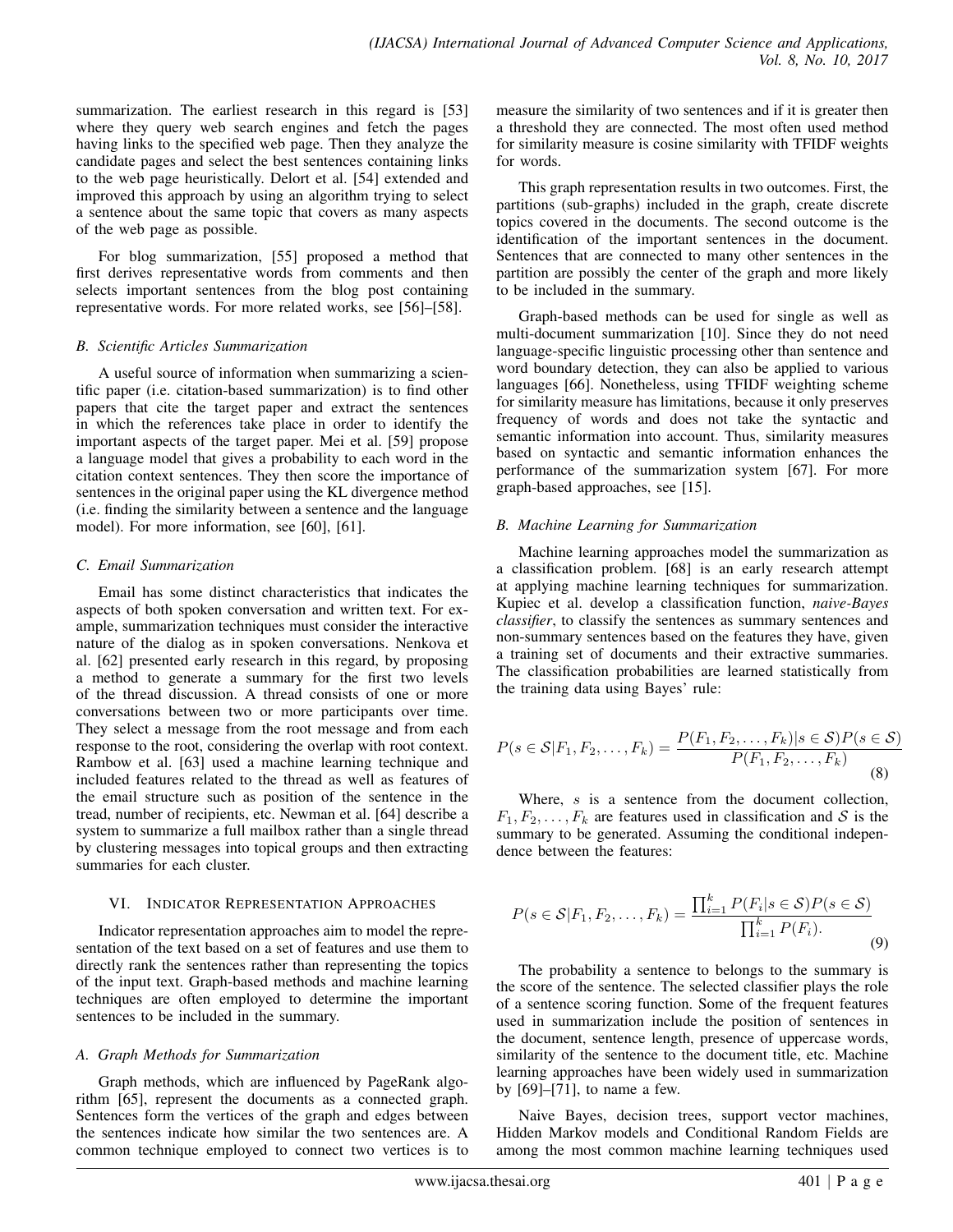for summarization. One fundamental difference between classifiers is that sentences to be included in the summary have to be decided *independently*. It turns out that methods explicitly assuming the dependency between sentences such as Hidden Markov model [72] and Conditional Random Fields [73] often outperform other techniques.

One of the primary issues in utilizing supervised learning methods for summarization is that they need a set of training documents (labeled data) to train the classifier, which may not be always easily available. Researchers have proposed some alternatives to cope with this issue:

- Annotated corpora creation: Creating annotated corpus for summarization greatly benefits the researchers, because more public benchmarks will be available which makes it easier to compare different summarization approaches together. It also lowers the risk of overfitting with a limited data. Ulrich et al. [74] introduce a publicly available annotated email corpus and its creation process. However, creating annotated corpus is very time consuming and more critically, there is no standard agreement on choosing the sentences, and different people may select varied sentences to construct the summary.
- Semi-supervised approaches: Using a semi-supervised technique to train a classifier. In semi-supervised learning we utilize the unlabeled data in training. There is usually a small amount of labeled data along with a large amount of unlabeled data. For complete overview of semi-supervised learning, see [75]. Wong et al. [70] proposed a semisupervised method for extractive summarization. They co-trained two classifiers iteratively to exploit unlabeled data. In each iteration, the unlabeled training examples (sentences) with top scores are included in the labeled training set, and the two classifiers are trained on the new training data.

Machine learning methods have been shown to be very effective and successful in single and multi-document summarization, specifically in class specific summarization where classifiers are trained to locate particular type of information such as scientific paper summarization [61], [76], [77] and biographical summaries [78]–[80].

#### VII. EVALUATION

Evaluation of a summary is a difficult task because there is no ideal summary for a document or a collection of documents and the definition of a good summary is an open question to large extent [16]. It has been found that human summarizers have low agreement for evaluating and producing summaries. Additionally, prevalent use of various metrics and the lack of a standard evaluation metric has also caused summary evaluation to be difficult and challenging.

#### *A. Evaluation of Automatically Produced Summaries*

There have been several evaluation campaigns since the late 1990s in the US [16]. They include SUMMAC (1996- 1998) [81], DUC (the Document Understanding Conference, 2000-2007) [82], and more recently TAC (the Text Analysis Conference,  $2008$ -present)<sup>1</sup>. These conferences have primary

role in design of evaluation standards and evaluate the summaries based on human as well as automatic scoring of the summaries.

In order to be able to do automatic summary evaluation, we need to conquer three major difficulties: *i*) It is fundamental to decide and specify the most important parts of the original text to preserve. *ii*) Evaluators have to automatically identify these pieces of important information in the candidate summary, since this information can be represented using disparate expressions. *iii*) The readability of the summary in terms of grammar and coherence has to be evaluated.

#### *B. Human Evaluation*

The simplest way to evaluate a summary is to have a human assess its quality. For example, in DUC, the judges would evaluate the coverage of the summary, i.e. how much the candidate summary covered the original given input. In more recent paradigms, in particular TAC, query-based summaries have been created. Then judges evaluate to what extent a summary answers the given query. The factors that human experts must consider when giving scores to each candidate summary are grammar, non redundancy, integration of most important pieces of information, structure and coherence. For more information, see [16].

#### *C. Automatic Evaluation Methods*

There has been a set of metrics to automatically evaluate summaries since the early 2000s. ROUGE is the most widely used metric for automatic evaluation.

*1) ROUGE:* Lin [83] introduced a set of metrics called Recall-Oriented Understudy for Gisting Evaluation (ROUGE) to automatically determine the quality of a summary by comparing it to human (reference) summaries. There are several variations of ROUGE (see [83]), and here we just mention the most broadly used ones:

• **ROUGE-***n*: This metric is recall-based measure and based on comparison of  $n$ -grams. a series of  $n$ -grams (mostly two and three and rarely four) is elicited from the reference summaries and the candidate summary (automatically generated summary). Let  $p$  be "the number of common  $n$ -grams between candidate and reference summary", and  $q$  be "the number of *n*-grams extracted from the reference summary only". The score is computed as:

$$
ROUGE-n = \frac{p}{q}
$$
 (10)

- ROUGE-L: This measure employs the concept of *longest common subsequence* (LCS) between the two sequences of text. The intuition is that the longer the LCS between two summary sentences, the more similar they are. Although this metric is more flexible than the previous one, it has a drawback that all  $n$ -grams must be consecutive. For more information about this metric and its refined metric, see [83].
- ROUGE-SU: This metric called *skip bi-gram and unigram* ROUGE and considers bi-grams as well as unigrams. This metric allows insertion of words between the first and the last words of the bi-grams, so they do not need to be consecutive sequences of words.

<sup>1</sup>http://www.nist.gov/tac/about/index.html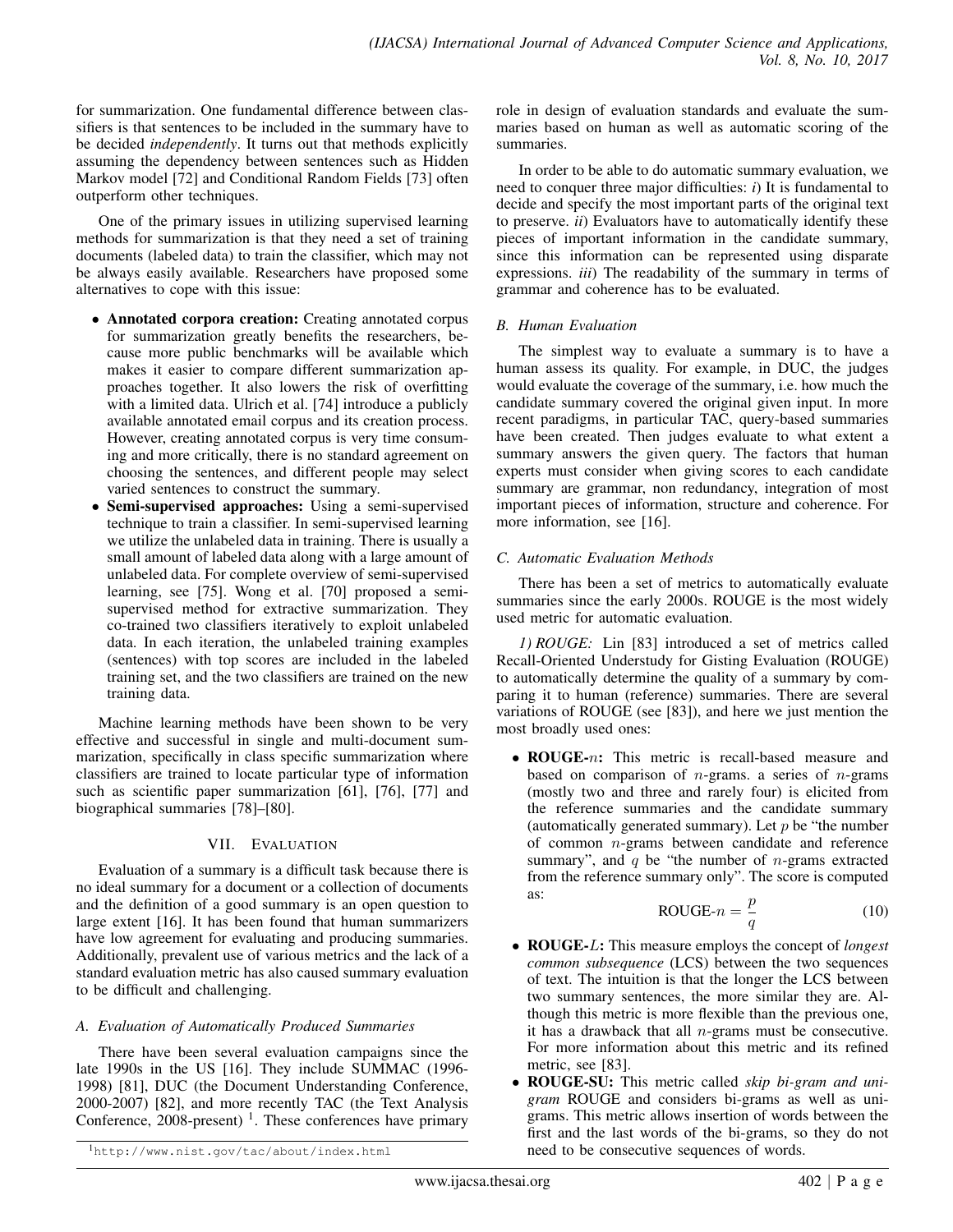#### VIII. CONCLUSIONS

The increasing growth of the Internet has made a huge amount of information available. It is difficult for humans to summarize large amounts of text. Thus, there is an immense need for automatic summarization tools in this age of information overload. In this paper, we emphasized various extractive approaches for single and multi-document summarization. We described some of the most extensively used methods such as topic representation approaches, frequency-driven methods, graph-based and machine learning techniques. Although it is not feasible to explain all diverse algorithms and approaches comprehensively in this paper, we think it provides a good insight into recent trends and progresses in automatic summarization methods and describes the state-of-the-art in this research area.

#### **REFERENCES**

- [1] D. R. Radev, E. Hovy, and K. McKeown, "Introduction to the special issue on summarization," *Computational linguistics*, vol. 28, no. 4, pp. 399–408, 2002.
- [2] A. Turpin, Y. Tsegay, D. Hawking, and H. E. Williams, "Fast generation of result snippets in web search," in *Proceedings of the 30th annual international ACM SIGIR conference on Research and development in information retrieval*. ACM, 2007, pp. 127–134.
- [3] M. Allahyari, S. Pouriyeh, M. Assefi, S. Safaei, E. D. Trippe, J. B. Gutierrez, and K. Kochut, "A Brief Survey of Text Mining: Classification, Clustering and Extraction Techniques," *ArXiv e-prints*, 2017.
- [4] G. K. Savova, J. J. Masanz, P. V. Ogren, J. Zheng, S. Sohn, K. C. Kipper-Schuler, and C. G. Chute, "Mayo clinical text analysis and knowledge extraction system (ctakes): architecture, component evaluation and applications," *Journal of the American Medical Informatics Association*, vol. 17, no. 5, pp. 507–513, 2010.
- [5] E. D. Trippe, J. B. Aguilar, Y. H. Yan, M. V. Nural, J. A. Brady, M. Assefi, S. Safaei, M. Allahyari, S. Pouriyeh, M. R. Galinski, J. C. Kissinger, and J. B. Gutierrez, "A Vision for Health Informatics: Introducing the SKED Framework.An Extensible Architecture for Scientific Knowledge Extraction from Data," *ArXiv e-prints*, 2017.
- [6] S. Pouriyeh, S. Vahid, G. Sannino, G. De Pietro, H. Arabnia, and J. Gutierrez, "A comprehensive investigation and comparison of machine learning techniques in the domain of heart disease," in *Computers and Communications (ISCC), 2017 IEEE Symposium on*. IEEE, 2017, pp. 204–207.
- [7] H. P. Luhn, "The automatic creation of literature abstracts," *IBM Journal of research and development*, vol. 2, no. 2, pp. 159–165, 1958.
- [8] H. P. Edmundson, "New methods in automatic extracting," *Journal of the ACM (JACM)*, vol. 16, no. 2, pp. 264–285, 1969.
- [9] V. Gupta and G. S. Lehal, "A survey of text summarization extractive techniques," *Journal of Emerging Technologies in Web Intelligence*, vol. 2, no. 3, pp. 258–268, 2010.
- [10] G. Erkan and D. R. Radev, "Lexrank: Graph-based lexical centrality as salience in text summarization," *J. Artif. Intell. Res.(JAIR)*, vol. 22, no. 1, pp. 457–479, 2004.
- [11] K. Knight and D. Marcu, "Statistics-based summarization-step one: Sentence compression," in *AAAI/IAAI*, 2000, pp. 703–710.
- [12] T. Berg-Kirkpatrick, D. Gillick, and D. Klein, "Jointly learning to extract and compress," in *Proceedings of the 49th Annual Meeting of the Association for Computational Linguistics: Human Language Technologies-Volume 1*. Association for Computational Linguistics, 2011, pp. 481–490.
- [13] K. Spärck Jones, "Automatic summarising: The state of the art," *Information Processing & Management*, vol. 43, no. 6, pp. 1449–1481, 2007.
- [14] E. Lloret and M. Palomar, "Text summarisation in progress: a literature review," *Artificial Intelligence Review*, vol. 37, no. 1, pp. 1–41, 2012.
- [15] A. Nenkova and K. McKeown, "A survey of text summarization techniques," in *Mining Text Data*. Springer, 2012, pp. 43–76.
- [16] H. Saggion and T. Poibeau, "Automatic text summarization: Past, present and future," in *Multi-source, Multilingual Information Extraction and Summarization*. Springer, 2013, pp. 3–21.
- [17] T. Dunning, "Accurate methods for the statistics of surprise and coincidence," *Computational linguistics*, vol. 19, no. 1, pp. 61–74, 1993.
- [18] S. Harabagiu and F. Lacatusu, "Topic themes for multi-document summarization," in *Proceedings of the 28th annual international ACM SIGIR conference on Research and development in information retrieval*. ACM, 2005, pp. 202–209.
- [19] L. Vanderwende, H. Suzuki, C. Brockett, and A. Nenkova, "Beyond sumbasic: Task-focused summarization with sentence simplification and lexical expansion," *Information Processing & Management*, vol. 43, no. 6, pp. 1606–1618, 2007.
- W.-t. Yih, J. Goodman, L. Vanderwende, and H. Suzuki, "Multidocument summarization by maximizing informative content-words." in *IJCAI*, vol. 2007, 2007, p. 20th.
- [21] R. M. Alguliev, R. M. Aliguliyev, M. S. Hajirahimova, and C. A. Mehdiyev, "Mcmr: Maximum coverage and minimum redundant text summarization model," *Expert Systems with Applications*, vol. 38, no. 12, pp. 14 514–14 522, 2011.
- [22] G. Salton and C. Buckley, "Term-weighting approaches in automatic text retrieval," *Information processing & management*, vol. 24, no. 5, pp. 513–523, 1988.
- [23] R. M. Alguliev, R. M. Aliguliyev, and N. R. Isazade, "Multiple documents summarization based on evolutionary optimization algorithm," *Expert Systems with Applications*, vol. 40, no. 5, pp. 1675–1689, 2013.
- [24] D. R. Radev, H. Jing, M. Styś, and D. Tam, "Centroid-based summarization of multiple documents," *Information Processing & Management*, vol. 40, no. 6, pp. 919–938, 2004.
- [25] D. R. Radev, H. Jing, and M. Budzikowska, "Centroid-based summarization of multiple documents: sentence extraction, utility-based evaluation, and user studies," in *Proceedings of the 2000 NAACL-ANLP Workshop on Automatic Summarization*. Association for Computational Linguistics, 2000, pp. 21–30.
- [26] X. Wan and J. Yang, "Multi-document summarization using clusterbased link analysis," in *Proceedings of the 31st annual international ACM SIGIR conference on Research and development in information retrieval*. ACM, 2008, pp. 299–306.
- [27] S. C. Deerwester, S. T. Dumais, T. K. Landauer, G. W. Furnas, and R. A. Harshman, "Indexing by latent semantic analysis," *JASIS*, vol. 41, no. 6, pp. 391–407, 1990.
- [28] Y. Gong and X. Liu, "Generic text summarization using relevance measure and latent semantic analysis," in *Proceedings of the 24th annual international ACM SIGIR conference on Research and development in information retrieval*. ACM, 2001, pp. 19–25.
- [29] J. Steinberger, M. Poesio, M. A. Kabadjov, and K. Ježek, "Two uses of anaphora resolution in summarization," *Information Processing & Management*, vol. 43, no. 6, pp. 1663–1680, 2007.
- [30] B. Hachey, G. Murray, and D. Reitter, "Dimensionality reduction aids term co-occurrence based multi-document summarization," in *Proceedings of the workshop on task-focused summarization and question answering*. Association for Computational Linguistics, 2006, pp. 1–7.
- [31] M. G. Ozsoy, I. Cicekli, and F. N. Alpaslan, "Text summarization of turkish texts using latent semantic analysis," in *Proceedings of the 23rd international conference on computational linguistics*. Association for Computational Linguistics, 2010, pp. 869–876.
- [32] D. Wang, S. Zhu, T. Li, and Y. Gong, "Multi-document summarization using sentence-based topic models," in *Proceedings of the ACL-IJCNLP 2009 Conference Short Papers*. Association for Computational Linguistics, 2009, pp. 297–300.
- [33] I. Mani and E. Bloedorn, "Summarizing similarities and differences among related documents," *Information Retrieval*, vol. 1, no. 1-2, pp. 35–67, 1999.
- [34] S. Kullback and R. A. Leibler, "On information and sufficiency," *The Annals of Mathematical Statistics*, pp. 79–86, 1951.
- [35] L. Na, L. Ming-xia, L. Ying, T. Xiao-jun, W. Hai-wen, and X. Peng, "Mixture of topic model for multi-document summarization," in *Control and Decision Conference (2014 CCDC), The 26th Chinese*. IEEE, 2014, pp. 5168–5172.
- [36] F. C. T. Chua and S. Asur, "Automatic summarization of events from social media." in *ICWSM*, 2013.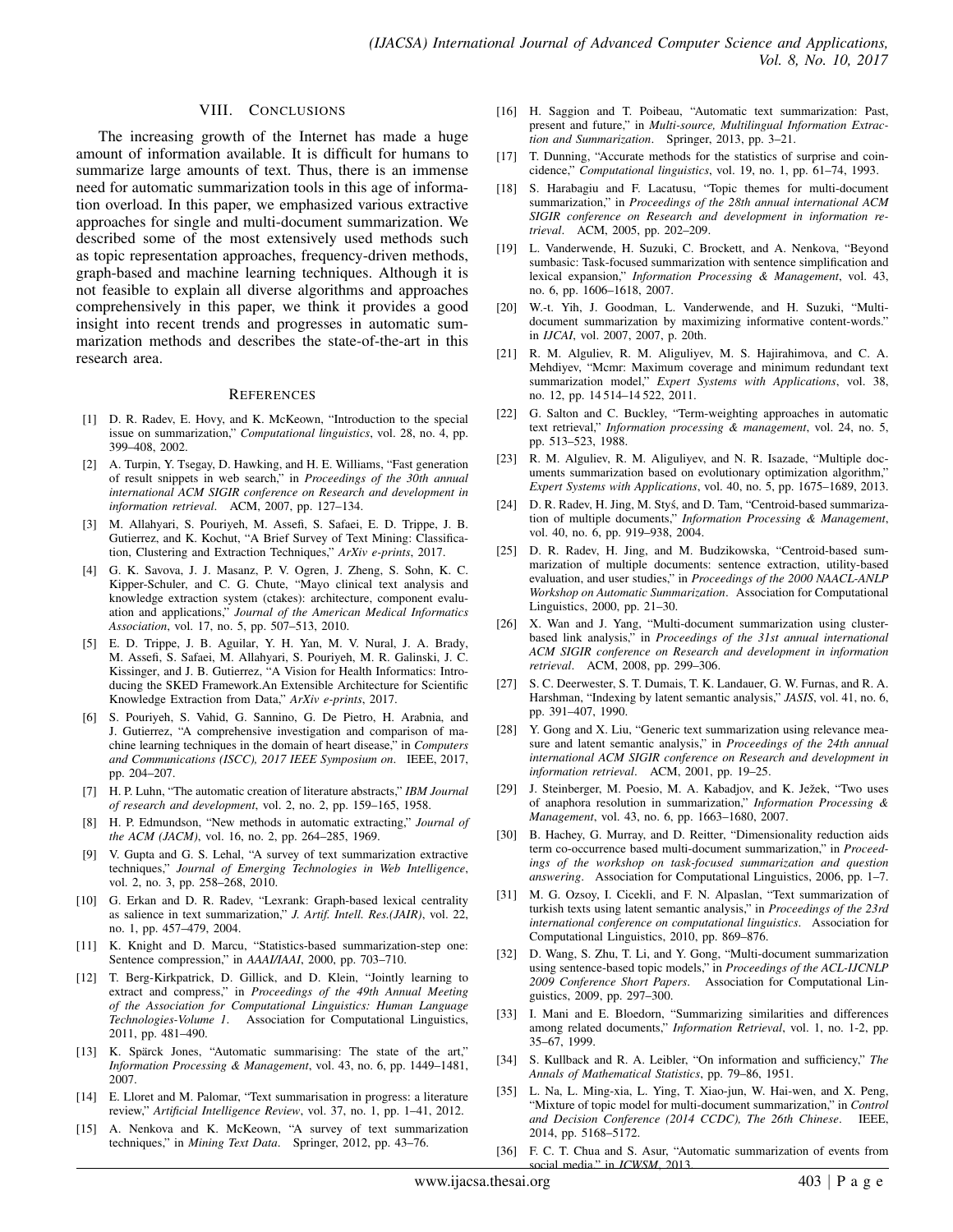- [37] Z. Ren, S. Liang, E. Meij, and M. de Rijke, "Personalized timeaware tweets summarization," in *Proceedings of the 36th international ACM SIGIR conference on Research and development in information retrieval*. ACM, 2013, pp. 513–522.
- [38] J. Hannon, K. McCarthy, J. Lynch, and B. Smyth, "Personalized and automatic social summarization of events in video," in *Proceedings of the 16th international conference on Intelligent user interfaces*. ACM, 2011, pp. 335–338.
- [39] M. Allahyari and K. Kochut, "Automatic topic labeling using ontologybased topic models," in *Machine Learning and Applications (ICMLA), 2015 IEEE 14th International Conference on*. IEEE, 2015, pp. 259– 264.
- [40] M. Allahyari, S. Pouriyeh, K. Kochut, and H. R. Arabnia, "A knowledge-based topic modeling approach for automatic topic labeling," *INTERNATIONAL JOURNAL OF ADVANCED COMPUTER SCIENCE AND APPLICATIONS*, vol. 8, no. 9, pp. 335–349, 2017.
- [41] M. Allahyari and K. Kochut, "Semantic tagging using topic models exploiting wikipedia category network," in *Semantic Computing (ICSC), 2016 IEEE Tenth International Conference on*. IEEE, 2016, pp. 63–70.
- [42] ——, "Semantic context-aware recommendation via topic models leveraging linked open data," in *International Conference on Web Information Systems Engineering*. Springer, 2016, pp. 263–277.
- [43] ——, "Discovering coherent topics with entity topic models," in *Web Intelligence (WI), 2016 IEEE/WIC/ACM International Conference on*. IEEE, 2016, pp. 26–33.
- [44] D. M. Blei, A. Y. Ng, and M. I. Jordan, "Latent dirichlet allocation," *the Journal of machine Learning research*, vol. 3, pp. 993–1022, 2003.
- [45] M. Steyvers and T. Griffiths, "Probabilistic topic models," *Handbook of latent semantic analysis*, vol. 427, no. 7, pp. 424–440, 2007.
- [46] H. Daumé III and D. Marcu, "Bayesian query-focused summarization," in *Proceedings of the 21st International Conference on Computational Linguistics and the 44th annual meeting of the Association for Computational Linguistics*. Association for Computational Linguistics, 2006, pp. 305–312.
- [47] A. Celikyilmaz and D. Hakkani-Tur, "A hybrid hierarchical model for multi-document summarization," in *Proceedings of the 48th Annual Meeting of the Association for Computational Linguistics*. Association for Computational Linguistics, 2010, pp. 815–824.
- [48] L. Hennig, W. Umbrath, and R. Wetzker, "An ontology-based approach to text summarization," in *Web Intelligence and Intelligent Agent Technology, 2008. WI-IAT'08. IEEE/WIC/ACM International Conference on*, vol. 3. IEEE, 2008, pp. 291–294.
- [49] P. Chen and R. Verma, "A query-based medical information summarization system using ontology knowledge," in *Computer-Based Medical Systems, 2006. CBMS 2006. 19th IEEE International Symposium on*. IEEE, 2006, pp. 37–42.
- [50] E. Baralis, L. Cagliero, S. Jabeen, A. Fiori, and S. Shah, "Multidocument summarization based on the yago ontology," *Expert Systems with Applications*, vol. 40, no. 17, pp. 6976–6984, 2013.
- [51] F. M. Suchanek, G. Kasneci, and G. Weikum, "Yago: a core of semantic knowledge," in *Proceedings of the 16th international conference on World Wide Web*. ACM, 2007, pp. 697–706.
- [52] Y. Sankarasubramaniam, K. Ramanathan, and S. Ghosh, "Text summarization using wikipedia," *Information Processing & Management*, vol. 50, no. 3, pp. 443–461, 2014.
- [53] E. Amitay and C. Paris, "Automatically summarising web sites: is there a way around it?" in *Proceedings of the ninth international conference on Information and knowledge management*. ACM, 2000, pp. 173–179.
- [54] J.-Y. Delort, B. Bouchon-Meunier, and M. Rifqi, "Enhanced web document summarization using hyperlinks," in *Proceedings of the fourteenth ACM conference on Hypertext and hypermedia*. ACM, 2003, pp. 208– 215.
- [55] M. Hu, A. Sun, and E.-P. Lim, "Comments-oriented blog summarization by sentence extraction," in *Proceedings of the sixteenth ACM conference on Conference on information and knowledge management*. ACM, 2007, pp. 901–904.
- [56] B. P. Sharifi, D. I. Inouye, and J. K. Kalita, "Summarization of twitter microblogs," *The Computer Journal*, p. bxt109, 2013.
- [57] B. Sharifi, M.-A. Hutton, and J. Kalita, "Summarizing microblogs automatically," in *Human Language Technologies: The 2010 Annual Conference of the North American Chapter of the Association for Computational Linguistics*. Association for Computational Linguistics, 2010, pp. 685–688.
- [58] M. Hu, A. Sun, and E.-P. Lim, "Comments-oriented document summarization: understanding documents with readers' feedback," in *Proceedings of the 31st annual international ACM SIGIR conference on Research and development in information retrieval*. ACM, 2008, pp. 291–298.
- [59] Q. Mei and C. Zhai, "Generating impact-based summaries for scientific literature." in *ACL*, vol. 8. Citeseer, 2008, pp. 816–824.
- [60] A. Abu-Jbara and D. Radev, "Coherent citation-based summarization of scientific papers," in *Proceedings of the 49th Annual Meeting of the Association for Computational Linguistics: Human Language Technologies-Volume 1*. Association for Computational Linguistics, 2011, pp. 500–509.
- [61] V. Qazvinian and D. R. Radev, "Scientific paper summarization using citation summary networks," in *Proceedings of the 22nd International Conference on Computational Linguistics-Volume 1*. Association for Computational Linguistics, 2008, pp. 689–696.
- [62] A. Nenkova and A. Bagga, "Facilitating email thread access by extractive summary generation," *Recent advances in natural language processing III: selected papers from RANLP*, vol. 2003, p. 287, 2004.
- [63] O. Rambow, L. Shrestha, J. Chen, and C. Lauridsen, "Summarizing email threads," in *Proceedings of HLT-NAACL 2004: Short Papers*. Association for Computational Linguistics, 2004, pp. 105–108.
- [64] P. S. Newman and J. C. Blitzer, "Summarizing archived discussions: a beginning," in *Proceedings of the 8th international conference on Intelligent user interfaces*. ACM, 2003, pp. 273–276.
- [65] R. Mihalcea and P. Tarau, "Textrank: Bringing order into texts." Association for Computational Linguistics, 2004.
- [66] ——, "A language independent algorithm for single and multiple document summarization," 2005.
- [67] Y. Chali and S. R. Joty, "Improving the performance of the random walk model for answering complex questions," in *Proceedings of the 46th Annual Meeting of the Association for Computational Linguistics on Human Language Technologies: Short Papers*. Association for Computational Linguistics, 2008, pp. 9–12.
- [68] J. Kupiec, J. Pedersen, and F. Chen, "A trainable document summarizer," in *Proceedings of the 18th annual international ACM SIGIR conference on Research and development in information retrieval*. ACM, 1995, pp. 68–73.
- [69] L. Zhou and E. Hovy, "A web-trained extraction summarization system," in *Proceedings of the 2003 Conference of the North American Chapter of the Association for Computational Linguistics on Human Language Technology-Volume 1*. Association for Computational Linguistics, 2003, pp. 205–211.
- [70] K.-F. Wong, M. Wu, and W. Li, "Extractive summarization using supervised and semi-supervised learning," in *Proceedings of the 22nd International Conference on Computational Linguistics-Volume 1*. Association for Computational Linguistics, 2008, pp. 985–992.
- [71] Y. Ouyang, W. Li, S. Li, and Q. Lu, "Applying regression models to query-focused multi-document summarization," *Information Processing & Management*, vol. 47, no. 2, pp. 227–237, 2011.
- [72] J. M. Conroy and D. P. O'leary, "Text summarization via hidden markov models," in *Proceedings of the 24th annual international ACM SIGIR conference on Research and development in information retrieval*. ACM, 2001, pp. 406–407.
- [73] D. Shen, J.-T. Sun, H. Li, Q. Yang, and Z. Chen, "Document summarization using conditional random fields." in *IJCAI*, vol. 7, 2007, pp. 2862–2867.
- [74] J. Ulrich, G. Murray, and G. Carenini, "A publicly available annotated corpus for supervised email summarization," in *Proc. of aaai email-2008 workshop, chicago, usa*, 2008.
- [75] O. Chapelle, B. Schölkopf, A. Zien et al., *Semi-supervised learning*. MIT press Cambridge, 2006, vol. 2.
- [76] S. Teufel and M. Moens, "Summarizing scientific articles: experiments with relevance and rhetorical status," *Computational linguistics*, vol. 28, no. 4, pp. 409–445, 2002.